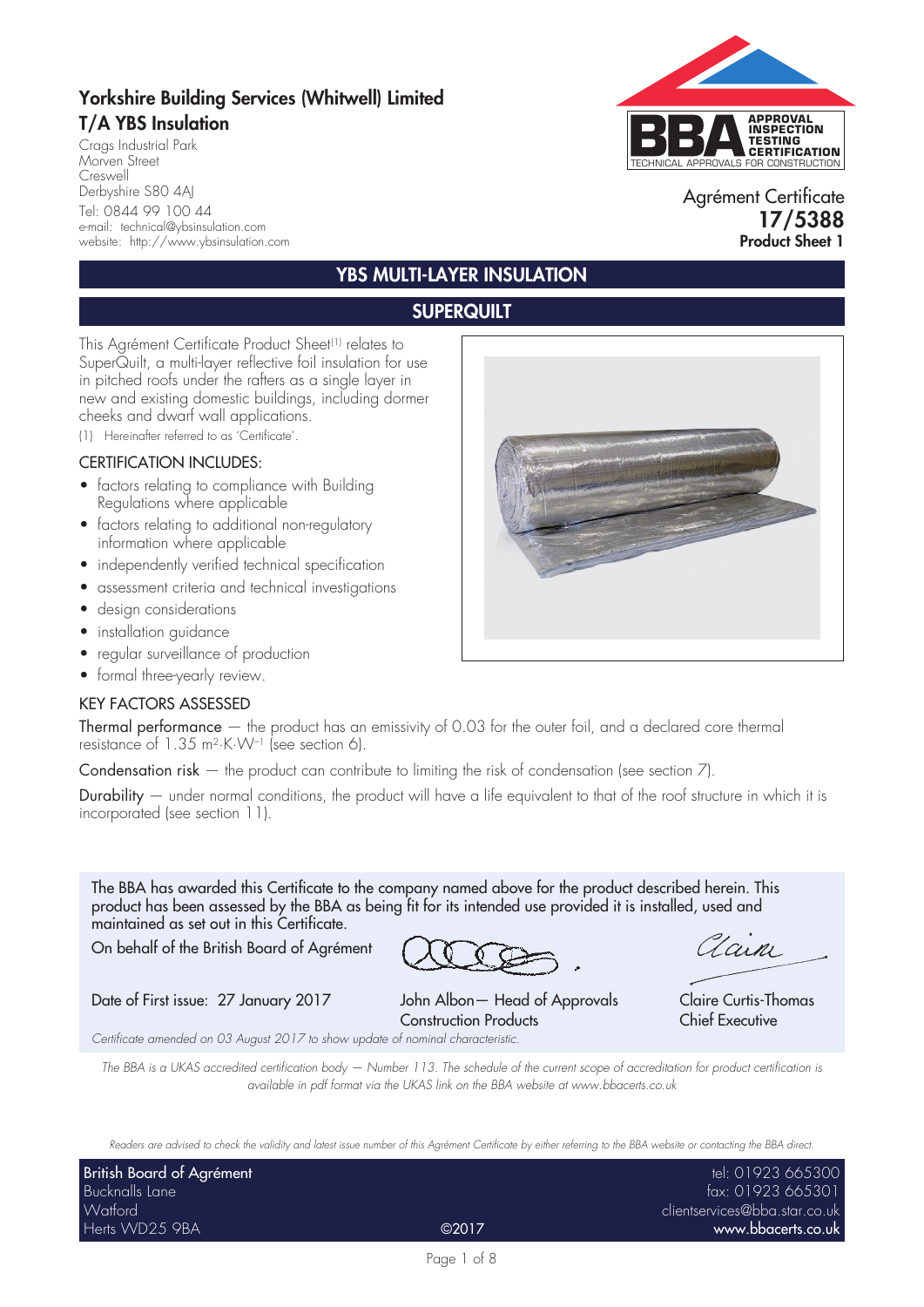# **Regulations**

In the opinion of the BBA, SuperQuilt, if installed, used and maintained in accordance with this Certificate, can satisfy or contribute to satisfying the relevant requirements of the following Building Regulations (the presence of a UK map indicates that the subject is related to the Building Regulations in the region or regions of the UK depicted):



#### The Building Regulations 2010 (England and Wales) (as amended)

| Requirement: C2(c)      |                 | Resistance to moisture                                                                                   |
|-------------------------|-----------------|----------------------------------------------------------------------------------------------------------|
| Comment:                |                 | The product can contribute to satisfying this Requirement. See sections 7.1 and 7.6 of this Certificate. |
| Requirement: $L1(a)(i)$ |                 | Conservation of fuel and power                                                                           |
| Comment:                |                 | The product can contribute to satisfying this Requirement. See section 6 of this Certificate.            |
| Regulation:             |                 | Materials and workmanship                                                                                |
| Comment:                |                 | The product is acceptable. See section 11 and the Installation part of this Certificate.                 |
| Regulation:             | 26              | CO <sub>2</sub> emission rates for new buildings                                                         |
| Regulation:             | 26A             | Fabric energy efficiency rates for new dwellings (applicable to England only)                            |
| Regulation:             | 26A             | Primary energy consumption rates for new buildings (applicable to Wales only)                            |
| Regulation:             | 26 <sub>B</sub> | Fabric performance values for new dwellings (applicable to Wales only)                                   |
| Comment:                |                 | The product can contribute to satisfying these Regulations although compensating fabric and/or services  |
|                         |                 | measures will need to be taken. See section 6.2 of this Certificate.                                     |

#### The Building (Scotland) Regulations 2004 (as amended) 4

| Regulation: | 8(1)      | Durability, workmanship and fitness of materials                                                                                                                                                                                                                                                                                                                                                                                                                                                                                                                                                                                                                  |
|-------------|-----------|-------------------------------------------------------------------------------------------------------------------------------------------------------------------------------------------------------------------------------------------------------------------------------------------------------------------------------------------------------------------------------------------------------------------------------------------------------------------------------------------------------------------------------------------------------------------------------------------------------------------------------------------------------------------|
| Comment:    |           | The product is acceptable. See section 11 and the Installation part of this Certificate.                                                                                                                                                                                                                                                                                                                                                                                                                                                                                                                                                                          |
| Regulation: | 9         | Building standards applicable to construction                                                                                                                                                                                                                                                                                                                                                                                                                                                                                                                                                                                                                     |
| Standard:   | 3.15      | Condensation                                                                                                                                                                                                                                                                                                                                                                                                                                                                                                                                                                                                                                                      |
| Comment:    |           | The product can contribute to satisfying this Standard, with reference to clauses 3.15.1 <sup>(1)</sup> , 3.15.3 <sup>(1)</sup> to<br>3.15.5 <sup>(1)</sup> and 3.15.7 <sup>(1)</sup> . See sections 7.1 and 7.7 of this Certificate.                                                                                                                                                                                                                                                                                                                                                                                                                             |
| Standard:   | 6.1(b)    | Carbon dioxide emissions                                                                                                                                                                                                                                                                                                                                                                                                                                                                                                                                                                                                                                          |
| Standard:   | 6.2       | Building insulation envelope                                                                                                                                                                                                                                                                                                                                                                                                                                                                                                                                                                                                                                      |
| Comment:    |           | The product can contribute to satisfying clauses (or parts of) 6.1.1(1), 6.1.6(1), 6.2.1(1), 6.2.3(1) to 6.2.7(1),<br>6.2.9 <sup>(1)</sup> to 6.2.11 <sup>(1)</sup> and 6.2.13 <sup>(1)</sup> of these Standards. See section 6 of this Certificate.                                                                                                                                                                                                                                                                                                                                                                                                              |
| Standard:   | 7.1(a)(b) | Statement of sustainability                                                                                                                                                                                                                                                                                                                                                                                                                                                                                                                                                                                                                                       |
| Comment:    |           | The product can contribute to satisfying the relevant requirements of Regulation 9, Standards 1 to 6, and<br>therefore will contribute to a construction meeting a bronze level of sustainability as defined in this Standard<br>(see section 6.1 of this Certificate). In addition, the products can contribute to a construction meeting a<br>higher level of sustainability as defined in this Standard, with reference to clauses 7.1.4 <sup>(1)</sup> [Aspects 1 <sup>(1)</sup><br>and $2^{(1)}$ ], 7.1.6 <sup>(1)</sup> [Aspects 1 <sup>(1)</sup> and $2^{(1)}$ ] and 7.1.7 <sup>(1)</sup> [Aspect 1 <sup>(1)</sup> ]. See section 6.3 of this Certificate. |
| Regulation: | 12        | Building standards applicable to conversions                                                                                                                                                                                                                                                                                                                                                                                                                                                                                                                                                                                                                      |
| Comment:    |           | All comments given for the product under Regulation 9, Standards 1 to 6, also apply to this Regulation,<br>with reference to clause 0.12.1 <sup>(1)</sup> and Schedule 6 <sup>(1)</sup> .<br>Technical Handbook (Domestic).<br>(1)                                                                                                                                                                                                                                                                                                                                                                                                                                |

| كحميل       |          |                                                                                                |
|-------------|----------|------------------------------------------------------------------------------------------------|
| Regulation: | 23       | Fitness of materials and workmanship                                                           |
| Comment:    |          | The product is acceptable. See section 11 and the Installation part of this Certificate.       |
| Regulation: | -29      | Condensation                                                                                   |
| Comment:    |          | The product can contribute to satisfying this Regulation. See section 7.1 of this Certificate. |
| Regulation: | 39(a)(i) | Conservation measures                                                                          |
| Regulation: | 40(2)    | Target carbon dioxide emission rate                                                            |
| Comment:    |          | The product can contribute to satisfying these Regulations. See section 6 of this Certificate. |

Construction (Design and Management) Regulations 2015

#### Construction (Design and Management) Regulations (Northern Ireland) 2016

The Building Regulations (Northern Ireland) 2012 (as amended)

Information in this Certificate may assist the client, designer (including Principal Designer) and contractor (including Principal Contractor) to address their obligations under these Regulations.

See sections: 3 *Delivery and site handling* (3.3 and 3.5) and 8 *Behaviour in relation to fire* (8.7) of this Certificate.

# Additional Information

#### NHBC Standards 2017

In the opinion of the BBA, SuperQuilt, for pitched roof applications, if installed, used and maintained in accordance with this Certificate, can satisfy or contribute to satisfying the relevant requirements in relation to *NHBC Standards*, Chapter 7.2 *Pitched Roofs*.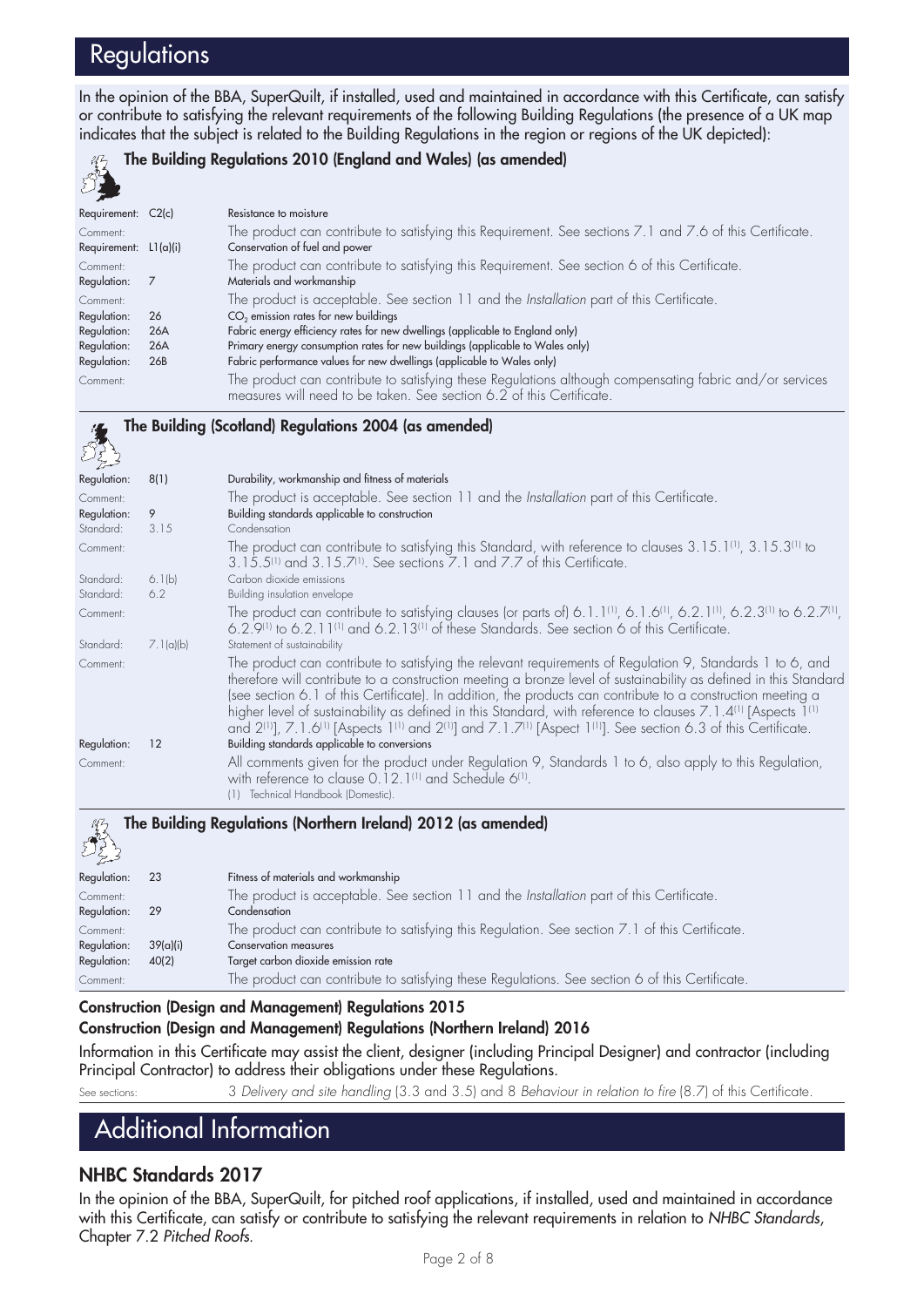# CE marking

The Certificate holder has taken the responsibility of CE marking the product in accordance with harmonised European Standard BS EN 13984 : 2013 for its vapour control layer property. An asterisk (\*) appearing in this Certificate indicates that data shown are given in the manufacturer's Declaration of Performance.

# Technical Specification

#### 1 Description

1.1 SuperQuilt is a 42 mm multi-layer flexible insulation made up of 19 separate layers, including reflective foil, expanded polyethylene and polyester wadding. See Figure 1.



*Figure 1 Multi-layer insulation*

- 1.2 YBS self-adhesive foil-tape (75 mm) is used to seal overlaps, enabling the product to act as a vapour control layer.
- 1.3 The product has the following nominal dimensions:

| Table 1 Nominal dimensions |                |  |
|----------------------------|----------------|--|
| Dimensions                 | SuperQuilt     |  |
| Thickness (mm)             | 42             |  |
| Weight $(g \cdot m^{-2})$  | 800            |  |
| Roll length (m)            | 5 and 10       |  |
| Width (mm)                 | 1200 and 1500  |  |
| Area (m <sup>2</sup> )     | 7.5, 12 and 15 |  |

1.4 Ancillary items for use with this product but outside the scope of this Certificate are:

- stainless steel or galvanized steel staples
- pre-treated timber battens
- YBS self-adhesive foil-tape
- additional insulation materials.

#### 2 Manufacture

2.1 All nineteen layers of foil, foam and wadding are stitched together with nylon thread, approximately 8 mm from the edges.

- 2.2 As part of the assessment and ongoing surveillance of product quality, the BBA has:
- agreed with the manufacturer the quality control procedures and product testing to be undertaken
- assessed and agreed the quality control operated over batches of incoming materials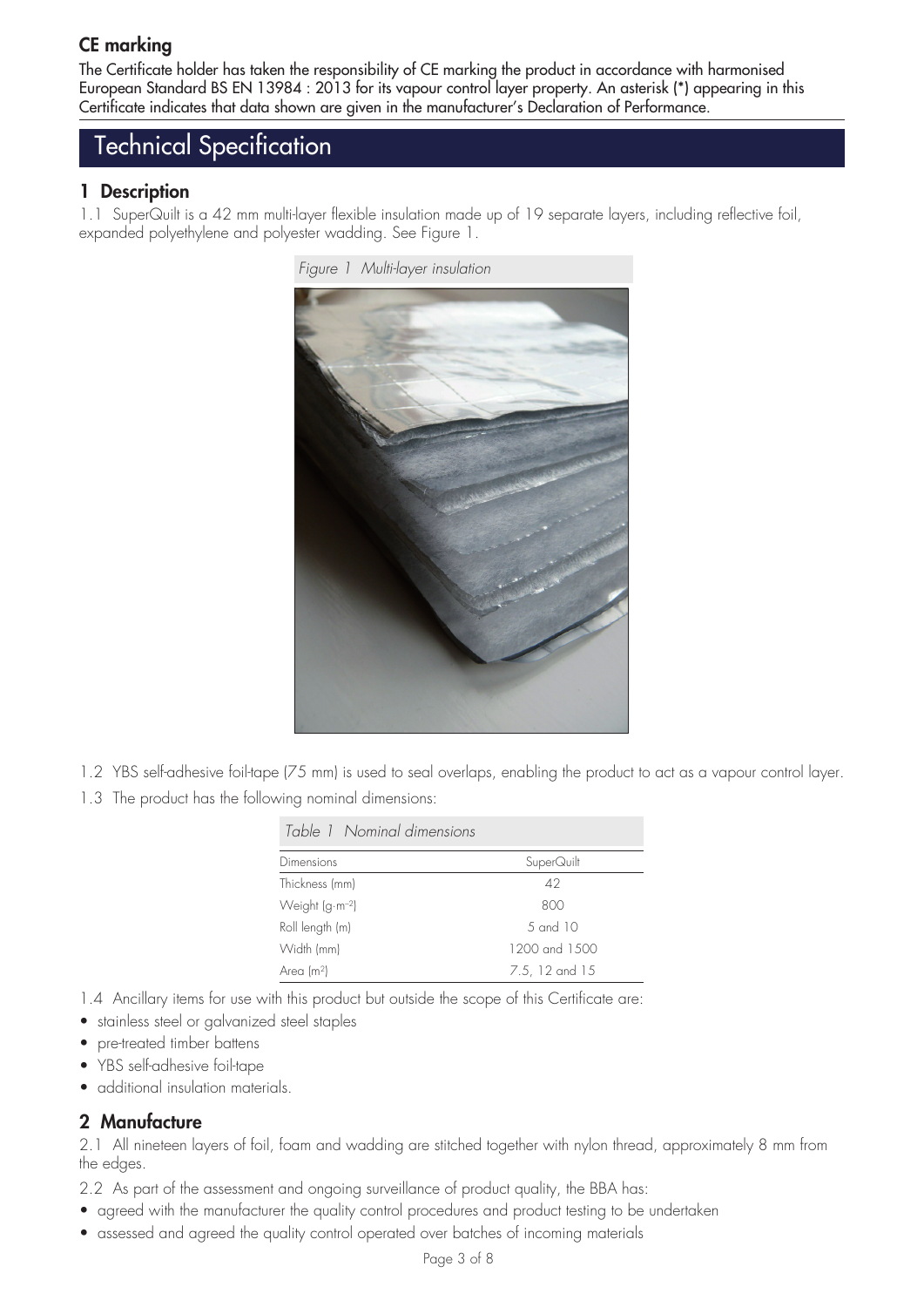- monitored the production process and verified that it is in accordance with the documented process
- evaluated the process for management of nonconformities
- checked that equipment has been properly tested and calibrated
- undertaken to carry out the above measures on a regular basis through a surveillance process, to verify that the specifications and quality control operated by the manufacturer are being maintained.

## 3 Delivery and site handling

3.1 The product is wrapped in polythene and delivered to site as rolls on pallets. Each roll is labelled with the product name, weight, dimensions and the name of the manufacturer and Certificate holder.

3.2 The product should be stored in clean dry conditions, preferably under cover and out of direct sunlight. Care must be taken to store the product away from solvents. The product must not be used if allowed to get wet or damaged.

3.3 The product must not come into contact with naked flames or other ignition sources.

3.4 On site, to ensure maximum performance of the product when installed, precautions must be taken to protect it from mud and dirt.

3.5 When installing in bright sunlight, dark glasses should be worn.

# Assessment and Technical Investigations

The following is a summary of the assessment and technical investigations carried out on SuperQuilt.

# Design Considerations

#### 4 General

4.1 SuperQuilt is designed for use as a flexible insulation in conjunction with other insulation materials to reduce the thermal transmittance (U value) in new or existing domestic pitched roofs. The product is installed under the rafters, and can also be used for dormer cheeks and dwarf walls in the loft area.

4.2 Additional insulation will be required in order to meet the thermal requirements of the national Building Regulations.

4.3 The product is for use in constructions where the ceiling follows the pitch of the roof and encloses a habitable space.

4.4 Care must be taken to ensure the product is covered after installation, as it must not be exposed to rain.

4.5 In addition, care must be taken to ensure the product does not come into contact with heat sources greater than 80°C.

4.6 Plasterboard used in conjunction with the product must comply with BS EN 520 : 2004 and be installed in accordance with BS 8212 : 1995.

4.7 Penetration of the product by services should be kept to a minimum. At any joints, the product should be overlapped by a minimum of 50 mm and sealed with the YBS self-adhesive foil-tape.

4.8 Roof tiles or slates, designed and constructed in accordance with the relevant clauses of BS 5534 : 2014, are installed on pitched roofs.

#### 5 Practicability of installation

The product is designed to be installed by a competent general builder, or a contractor experienced with this type of product.

#### 6 Thermal performance

6.1 Calculations of thermal transmittance (U value) should be carried out in accordance with BS EN ISO 6946 : 2007 and BRE Report BR 443 : 2006 using the following values:

1.35 m2·K·W–1 *R* value for SuperQuilt core (42 mm thick) with no air gaps either side

0.03 outer surface emissivity

0.47 m<sup>2</sup>·K·W<sup>-1</sup>  $R^{(1)}$  value of an air cavity adjacent to the product  $\geq$  13 mm thick (upward heat flow)

0.23 m<sup>2</sup>·K·W<sup>-1</sup> *R<sup>(2)</sup> value of product when compressed between rafters and battens, to a nominal 7 mm thickness.* 

(1) Unventilated cavity with a width and length at least 10 times the thickness and one high emissivity surface.

(2) For guidance on U value calculations, refer to the BBA Information Bulletin No 3 (available on the BBA website).

6.2 The U value of a completed element will depend largely on the thickness and conductivity of the additional insulation used and the extent and arrangement of timber bridging.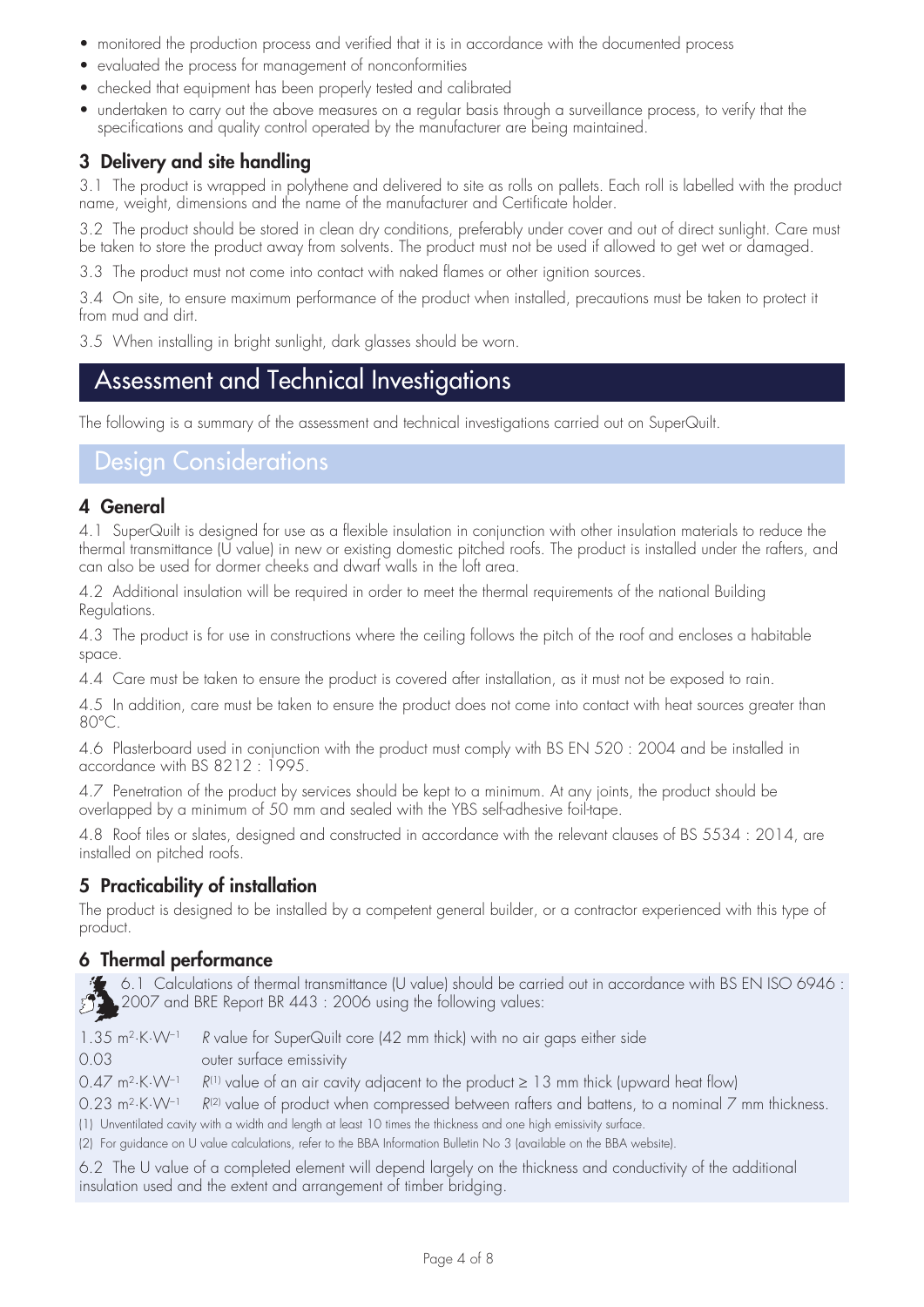|              |                               |                      | Table 2 Typical U Value for existing pitched roof construction <sup>(1)(2)</sup> |                                            |
|--------------|-------------------------------|----------------------|----------------------------------------------------------------------------------|--------------------------------------------|
| Construction | Total rafter<br>depth<br>(mm) | Batten depth<br>(mm) | Additional phenolic<br>insulation thickness <sup>(1)</sup><br>(mm)               | U value<br>$(W \cdot m^{-2} \cdot K^{-1})$ |
| Under rafter | エノト                           | 38                   |                                                                                  | O 18                                       |

(1) Phenolic insulation — conductivity 0.020 W·m–1·K–1 and emissivity 0.2, thickness rounded to nearest 5 mm.

(2) Original rafter dimensions of 100 by 50 mm at 400 mm centres.



6.3 Care must be taken in the overall design and construction of junctions with other elements and openings to minimise thermal bridges and air infiltration. Detailed guidance can be found in the documents supporting the national Building Regulations.

# 7 Condensation risk

#### Interstitial condensation



7.1 Roofs incorporating the product will adequately limit the risk of interstitial condensation when they are designed and constructed in accordance with BS 5250 : 2011 Annexes D and H and BRE Report BR 262 : 2002.

7.2 The product has a typical water vapour resistance\* of 23,000 MN·s·g–1, in accordance with BS EN 1931 : 2000.

7.3 The risk of interstitial condensation is greatest when the building is drying out after construction. Guidance on preventing condensation from this and other sources is given in BRE Digest 369 : 1992 and BRE Report BR 262 : 2002.

7.4 The product has a high water vapour resistance and can act as a vapour control layer. In all cases where high vapour resistance roof tile underlays are used, ventilation to the air space should be in accordance with the recommendations of BS 5250 : 2011 or relevant BBA Certificate for the roof tile underlay. When installed in conjunction with other insulation materials, the water vapour resistance and installation instructions of the additional insulation should also be taken into account.

7.5 Due consideration must be taken to minimise perforations by services (eg, light switches and power outlets) and the joints at ceiling and skirting level must be well sealed.

#### Surface condensation



7.6 Roofs incorporating the product will adequately limit the risk of surface condensation when the thermal transmittance (U value) does not exceed 0.35 W $\cdot$ m<sup>-2</sup> $\cdot$ K<sup>-1</sup> at any point and the junctions with walls are designed in accordance with the guidance referred to in section 6.3 of this Certificate.



第 7.7 Roofs will adequately limit the risk of surface condensation when the thermal transmittance (U value) does not exceed 1.2 W·m–2·K–1 at any point. Guidance may be obtained from BS 5250 : 2011, Annex H, and BRE Report BR 262 : 2002.

## 8 Behaviour in relation to fire

8.1 SuperQuilt has a reaction to fire classification of Class E in accordance with BS EN 13501-1 : 2007.

8.2 The insulation must not be carried over junctions between roofs and walls required to provide a minimum period of fire resistance. The continuity of fire resistance must be maintained, for example as described in:

*England and Wales* — Approved Document B, Volume 1, sections 5.11 and 5.12

*Scotland* — Mandatory Standard 2.2, clause 2.2.10(1)

(1) Technical Handbook (Domestic).

*Northern Ireland* — Technical Booklet E, paragraph 4.21.

8.3 When installed with an internal lining board (eg, 12.5 mm thick plasterboard), the product will be contained between the roof and internal lining board, until one is destroyed. Therefore, the product will not contribute to the development stage of a fire or present a smoke or toxic hazard.

8.4 The use of the product will not affect the fire rating obtained by tile or slated roofs.

8.5 When installed with other additional insulation materials, the fire properties of the additional insulation materials must be taken into account.

8.6 The product will melt and shrink away from heat, but will burn in the presence of a naked flame.

8.7 When the product is used unsupported, there is a risk that fire can spread if it is accidentally ignited during maintenance works (eg, by a roofer's or plumber's torch), therefore care should be taken during building and maintenance to avoid the material becoming ignited.

#### 9 Proximity of flues and appliances

When installing the product in close proximity to certain flue pipes and/or heat-producing appliances, the following provisions to the national Building Regulations are acceptable:

*England and Wales* — Approved Document J, paragraph 2.15

Page 5 of 8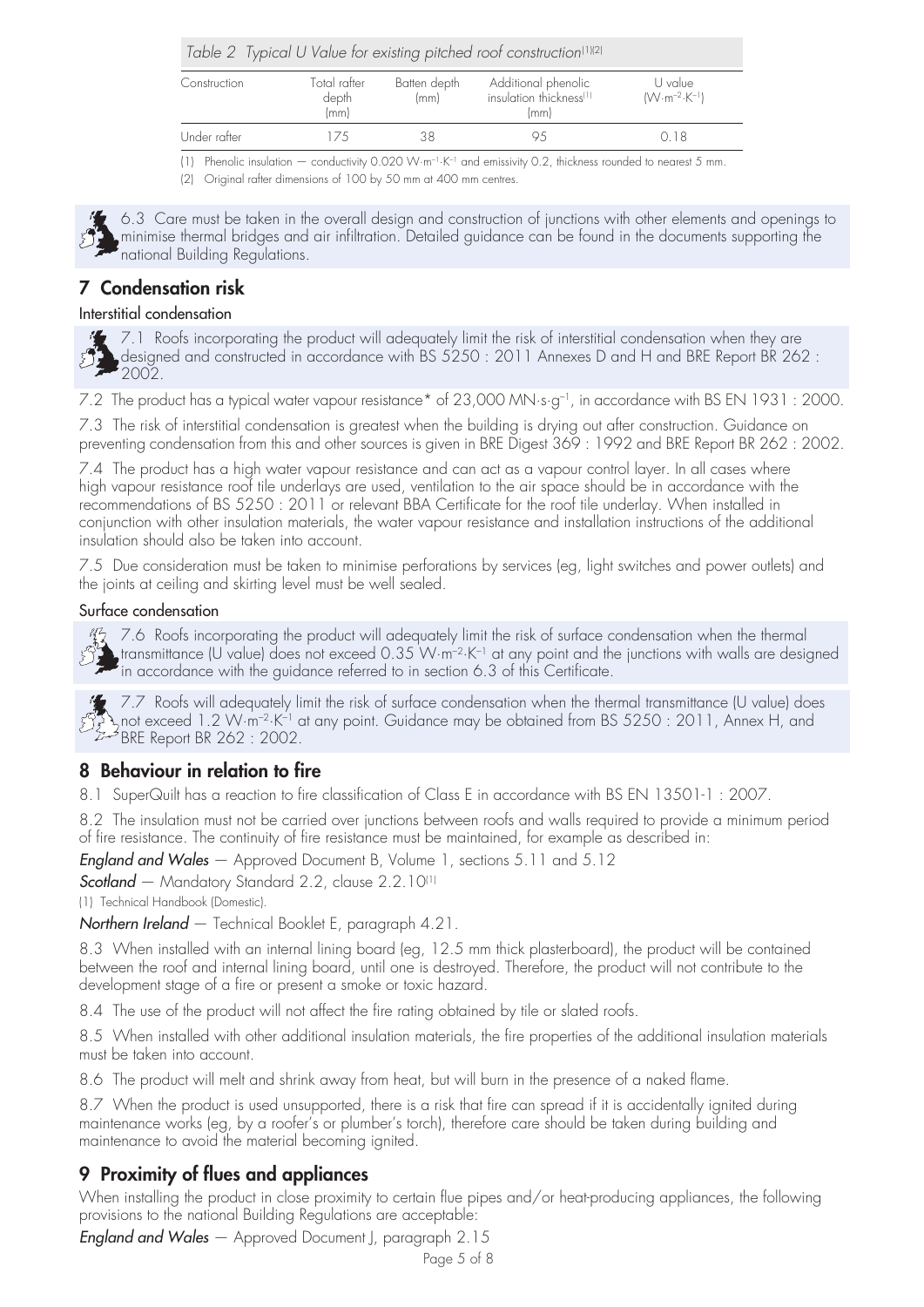*Scotland* — Mandatory Standard 3.19, clauses 3.19.1(1) and 3.19.4(1) (1) Technical Handbook (Domestic).

*Northern Ireland* — Technical Booklet L, paragraph 3.9.

### 10 Maintenance

As the product is confined within a roof structure and has suitable durability (see section 11), maintenance is not required.

## 11 Durability



The product will have a life equivalent to that of the roof structure in which it is incorporated.

# **Installation**

## 12 General

12.1 Installation of SuperQuilt and tape must be in accordance with the Certificate holder's instructions.

12.2 The product can be cut with a sharp craft knife or a sharp pair of scissors.

12.3 At each joint, the product should be overlapped by a minimum of 50 mm and sealed with 75 mm YBS selfadhesive foil-tape.

12.4 The product must be secured effectively, which can be achieved by using 14 mm (minimum) stainless steel or galvanized steel staples installed at regular intervals (typically 300 mm centres).

### 13 Procedure

13.1 The product should be rolled out under the clean, prepared rafters, typically in a horizontal orientation, and pulled tight then stapled securely to the underside of the rafters.

13.2 At the eaves, the product is cut tightly around the rafters and sealed with 75 mm YBS foil adhesive tape to the cavity wall insulation or wall plate.

13.3 Timber battens (typically 38 mm by 47 mm) are secured horizontally at right angles to the rafters at 600 mm centres.

13.4 Any openings in the roof structure should be supported by additional timber battens around the opening.

13.5 A suitable internal plasterboard is then fixed to the horizontal battens.

13.6 Any penetrations through the product should be sealed with the foil adhesive tape.

# Technical Investigations

#### 14 Tests

Test were carried out by the BBA on SuperQuilt to determine:

- resistance to tearing before and after ageing
- peel strength before and after ageing.

#### 15 Investigations

15.1 Data was examined relating to:

- dimensions
- water vapour resistance
- tensile strength
- elongation
- water vapour resistance after ageing
- core thermal resistance
- emissivity
- durability checks after ageing
- • calculation of thermal resistance of air gaps adjacent to the product in its different applications
- a quality plan was drawn up for production control at the factory
- U value calculations and condensation risk analysis.

15.2 The manufacturing process was examined, including the methods adopted for quality control, and details were obtained of the quality and composition of the materials used.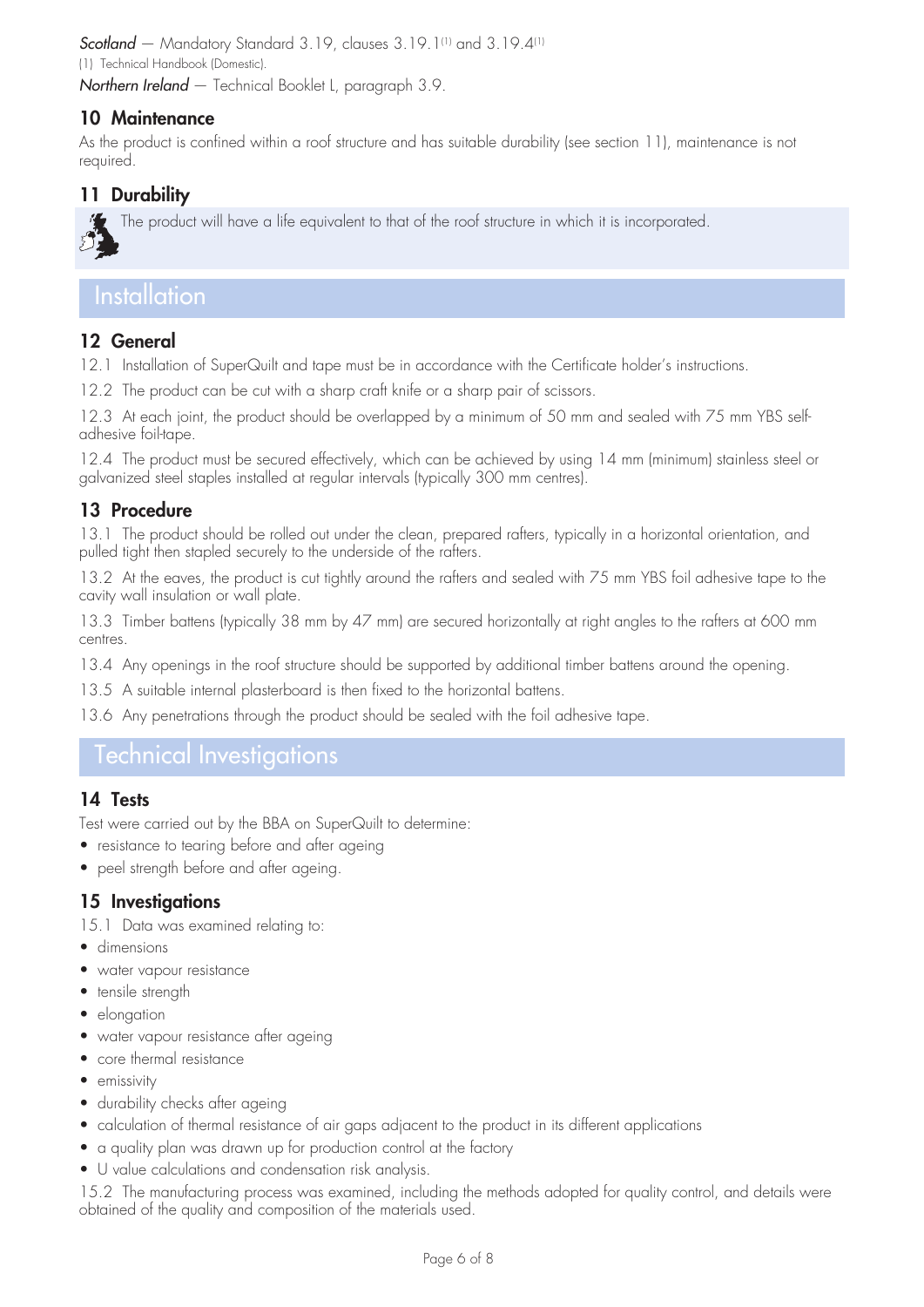# Bibliography

BS 5250 : 2011 *Code of practice for control of condensation in buildings*

BS 5534 : 2014 *Slating and tiling for pitched roofs and vertical cladding — Code of practice*

BS 8212 : 1995 *Code of practice for dry lining and partitioning using gypsum plasterboard*

BS EN 520 : 2004 *Gypsum plasterboards — Definitions, requirements and test methods*

BS EN 1931 : 2000 *Flexible sheets for waterproofing — Bitumen, plastic and rubber sheets for roof waterproofing — Determination of water vapour transmission properties*

BS EN 13501-1: 2007 Fire classification of construction products and building elements - Classification using test *data from reaction to fire tests*

BS EN 13984 : 2013 *Flexible sheets for waterproofing — Plastic and rubber vapour control layers — Definitions and characteristics*

BS EN ISO 6946 : 2007 *Building components and building elements — Thermal resistance and thermal transmittance — Calculation method*

BRE Digest 369 : 1992 *Interstitial condensation and fabric degradation*

BRE Report (BR 262 : 2002*) Thermal insulation: avoiding risks*

BRE Report (BR 443 : 2006*) Conventions for U-value calculations*